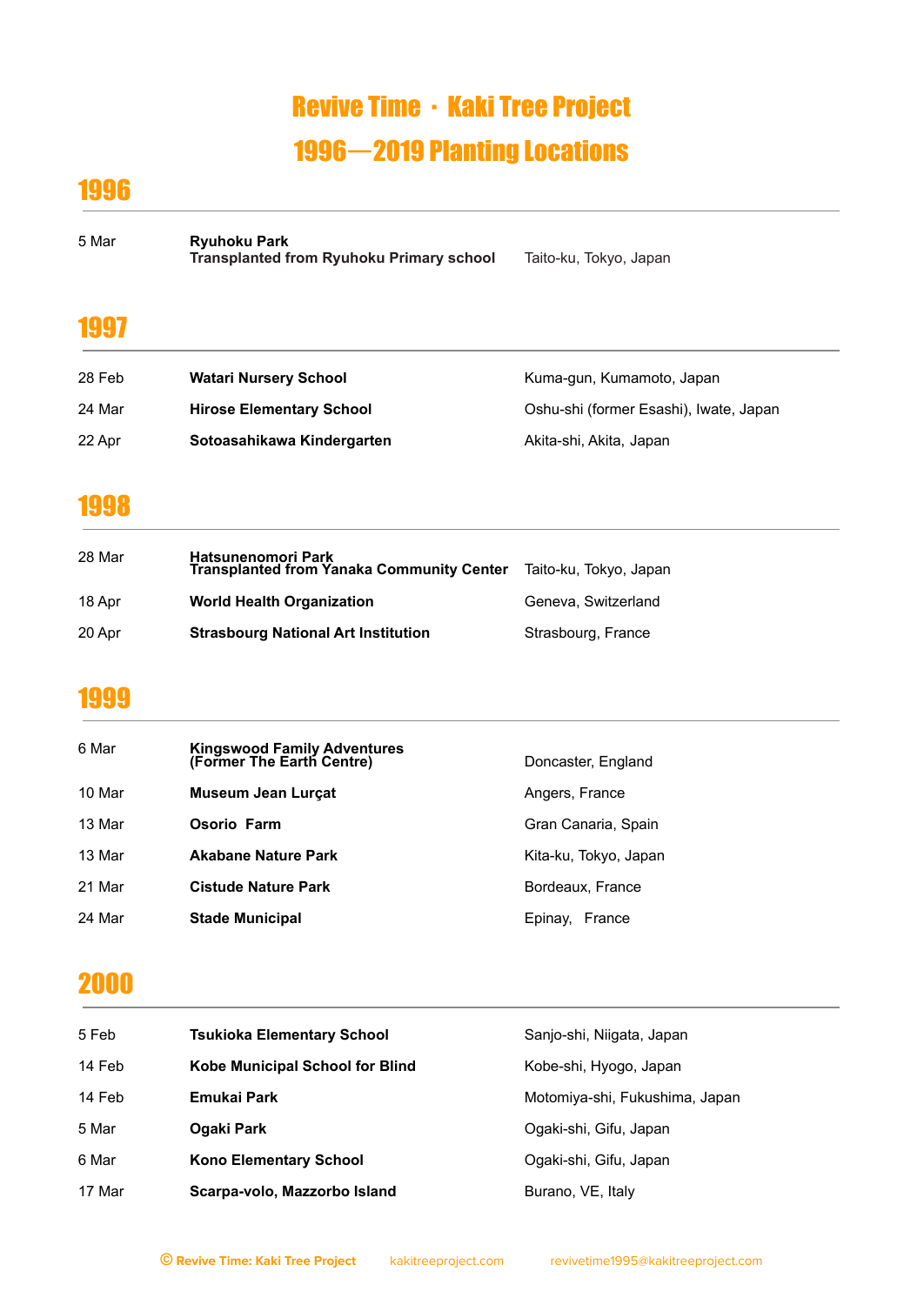| 18 Mar | <b>F.P.Cordenons Middle School</b>                                    | St.Maria di Sala, VE, Italy    |
|--------|-----------------------------------------------------------------------|--------------------------------|
| 18 Mar | <b>Old Church of San Giovanni</b>                                     | Casciago, VA, Italy            |
| 21 Mar | <b>St.Giulia Museum</b>                                               | Brescia, BS, Italy             |
| 23 Mar | Debeli Rtic, Red Cross Slovenia                                       | Ankalan, Slovenia              |
| 23 Mar | <b>Anton Ukmar Elementary School</b>                                  | Koper, Slovenia                |
| 25 Mar | <b>Sagra Garden</b>                                                   | Carpi, MO, Italy               |
| 25 Mar | <b>The Courthouse Arts Centre</b>                                     | Tinahely, Ireland              |
| 26 Mar | <b>Levante Park</b>                                                   | Cesenatico, FO, Italy          |
| 28 Mar | <b>Trevignano Middle School</b>                                       | Trevignano Romano, RM, Italy   |
| 28 Mar | <b>Franklin Park Conservatory</b><br>and Botanical Garden             | Columbus, Ohio, U.S.A.         |
| 31 Mar | "G.Mazzini" Primary School                                            | Terni, TR, Italy               |
| 1 Apr  | <b>Youth Center</b>                                                   | Poggibonsi, SI, Italy          |
| 1 Apr  | San Donato Milanese Town Hall                                         | San Donato Milanese, MI, Italy |
| 1 Apr  | "G.Ungaretti" Middle School                                           | Pordenone, PN, Italy           |
| 2 Apr  | <b>Lama Monachile Bridge</b>                                          | Polignano a Mare, BA, Italy    |
| 4 Apr  | <b>Jungoe Park</b>                                                    | Kwangju, Korea                 |
| 7 Apr  | <b>Napoleonic Garden</b>                                              | Castello, VE, Italy            |
| 6 Jun  | Leiden Botanical Garden, University of Leiden Leiden, The Netherlands |                                |
| 25 Oct | <b>The Hockaday School</b>                                            | Dallas, U.S.A.                 |
|        | Higashi Junior High School                                            | Ogaki-shi, Gifu, Japan         |

| 27 Feb | Touhoku Seikatsu Bunka University<br>High School (Former Mishima Gakuen) | Sendai-shi, Miyagi, Japan            |
|--------|--------------------------------------------------------------------------|--------------------------------------|
| 27 Feb | Niji-no-Oka Public Hall                                                  | Sendai-shi, Miyagi, Japan            |
| 1 Mar  | <b>Takaho Elementary School</b>                                          | Suzaka-shi, Nagano, Japan            |
| 6 Mar  | Sintra Museum of Modern Art                                              | Sintra, Portugal                     |
| 8 Mar  | <b>National Botanic Garden of Wales</b>                                  | Wales, UK                            |
| 9 Mar  | <b>Finsbury Park</b>                                                     | London, UK                           |
| 10 Mar | Taihei Park                                                              | Tokamachi-shi, Nigata, Japan         |
| 11 Mar | Tasmajdan Park                                                           | Belgrade, Serbia (Former Yugoslavia) |
| 21 Mar | <b>O.B.S.'t KOFSCHIP</b>                                                 | Zonnemaire, The Netherlands          |
| 10 Apr | <b>Akasaka Elementary School</b>                                         | Ogaki-shi, Gifu, Japan               |
| 12 Apr | <b>Uruu Elementary School</b>                                            | Ogaki-shi, Gifu, Japan               |
| 12 Apr | <b>Yasui Elementary School</b>                                           | Ogaki-shi, Gifu, Japan               |
| 13 Apr | <b>Higashi Elementary School</b>                                         | Ogaki-shi, Gifu, Japan               |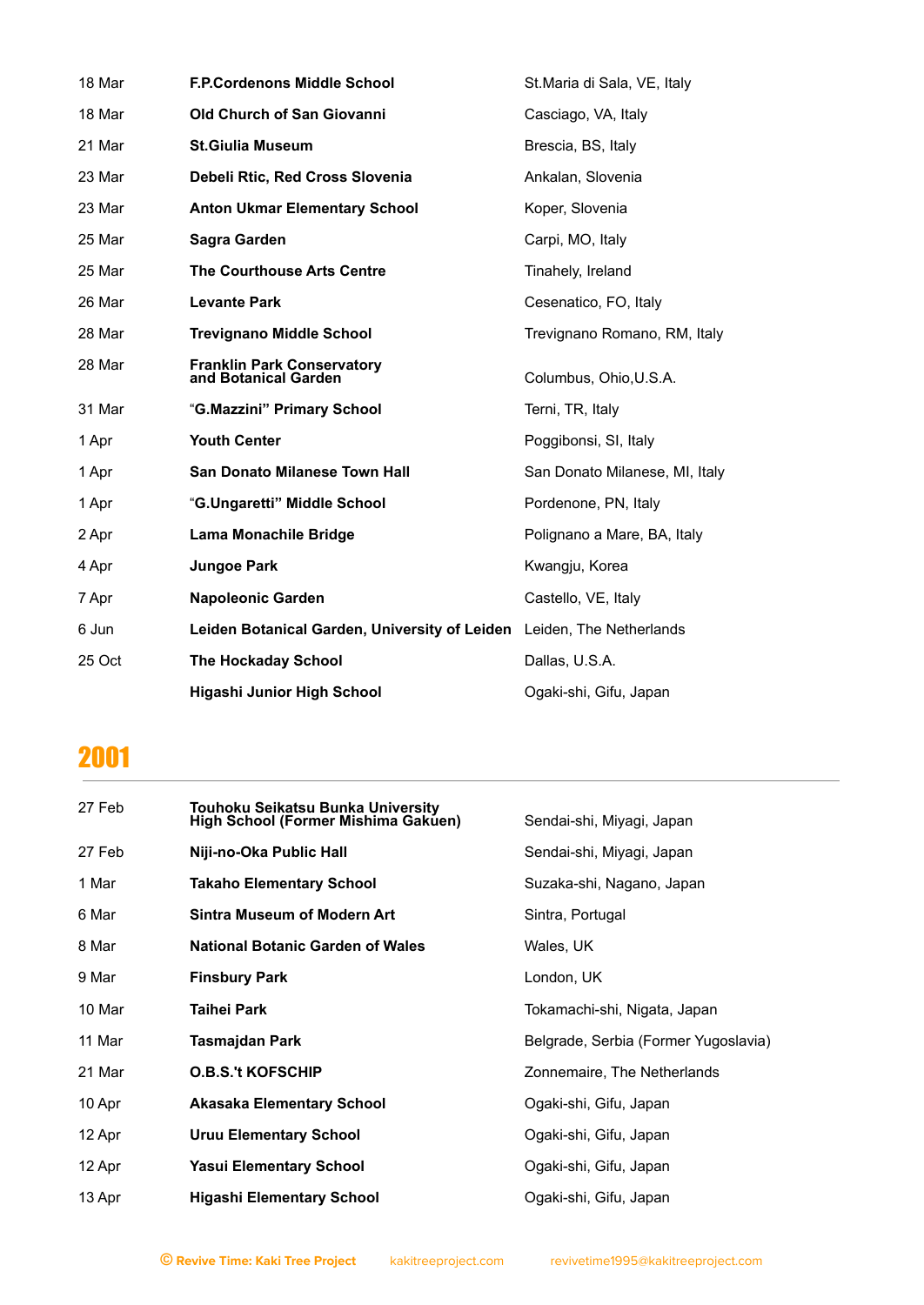| 27 Apr | <b>Brooklyn Botanical Garden</b>                                                                 | New York, U.S.A.      |  |
|--------|--------------------------------------------------------------------------------------------------|-----------------------|--|
| 7 May  | "M. Montessori" Kindergarten                                                                     | Crema, CR, Italy      |  |
| 19 Mar | <b>Townshend International School</b><br><b>Transplanted from The Town Park in Cesky Krumlov</b> | Cesky Krumlov, Czecho |  |

| 17 Feb | The museum of Art, Kochi                           | Kochi-shi, Kochi, Japan     |
|--------|----------------------------------------------------|-----------------------------|
| 23 Feb | Maruyama Park, Takamori-Town                       | Shimoina-gun, Nagano, Japan |
| 25 Feb | <b>Northwest High School</b>                       | Maryland, U.S.A             |
| 27 Feb | W. Haywood Burns<br>Environmental Education Center | New York, U.S.A.            |
| 28 Feb | <b>Draper Middle School</b>                        | New York, U.S.A.            |
| 13 Mar | The Botanic Gardens, Glasgow                       | Glasgow, UK                 |
| 15 Mar | <b>Nature in Art</b>                               | Gloucester, UK              |
|        | <b>Brick Township Memorial High School</b>         | New Jersey, U.S.A.          |
|        | <b>Kita Elementary School</b>                      | Ogaki-shi, Gifu, Japan      |
|        | <b>Aohaka Elementary School</b>                    | Ogaki-shi, Gifu, Japan      |
|        | <b>Nakagawa Elementary School</b>                  | Ogaki-shi, Gifu, Japan      |
|        | Kawanami Elementary School                         | Ogaki-shi, Gifu, Japan      |
|        | Kita Junior High School                            | Ogaki-shi, Gifu, Japan      |
|        | Seiwa Junior High School                           | Ogaki-shi, Gifu, Japan      |
|        | Pacific Industrial Co., Ltd.                       | Ogaki-shi, Gifu, Japan      |
|        | Seino Transportation Co., Ltd.                     | Ogaki-shi, Gifu, Japan      |

| 20 Feb | Nishi Junior High School              | Ogaki-shi, Gifu, Japan    |
|--------|---------------------------------------|---------------------------|
| 28 Feb | Nishikawa Junior High School (Closed) | Yoshino-gun, Nara, Japan  |
| 3 Mar  | Seibu Junior High School              | Ogaki-shi, Gifu, Japan    |
| 3 Mar  | Akasaka Junior High School            | Ogaki-shi, Gifu, Japan    |
| 4 Mar  | <b>Nissin Elementary School</b>       | Ogaki-shi, Gifu, Japan    |
| 11 Mar | <b>Shizusato Elementary School</b>    | Ogaki-shi, Gifu, Japan    |
| 27 Mar | <b>Adam-Riese Shoool</b>              | Bad Staffelstein, Germany |
| 30 Mar | Kröller Müller Museum                 | Otterlo, The Netherlands  |
| 13 Apr | Dzegvi Children Center                | Tbillsi, Georgia          |
| 16 May | <b>Mulgrave School</b>                | West Vancouver, Canada    |
|        | <b>Koubun Elementary School</b>       | Ogaki-shi, Gifu, Japan    |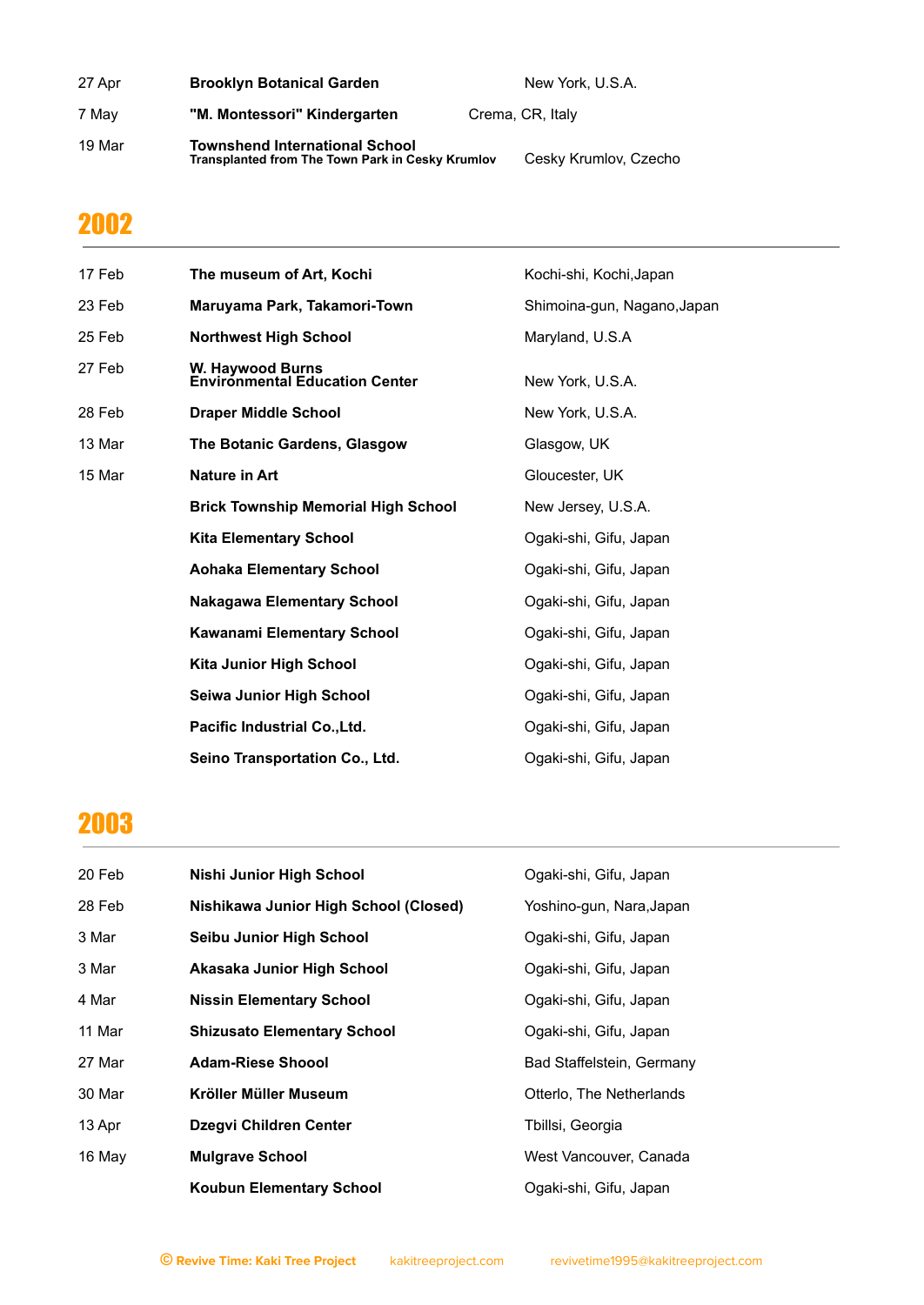| 20 Feb | <b>Toride 2nd Junior High School</b> | Toride-shi, Ibaraki, Japan     |
|--------|--------------------------------------|--------------------------------|
| 20 Mar | Garden of Via Aleardi Kindergarten   | Desenzano, BS, Italy           |
| 20 Mar | <b>Garden Center</b>                 | Desenzano, BS, Italy           |
| 20 Mar | Garden of Rivoltella Kindergarten    | Desenzano, BS, Italy           |
| 21 Mar | Villa Venier Via Bassa               | Sommacampagna, VR, Italy       |
| 24 Mar | <b>St Elizabeth's Centre</b>         | Hertfordshire, UK              |
| 26 Mar | <b>Hollygirt School</b>              | Nottingham, UK                 |
| 1 Apr  | <b>Francavilla al Male</b>           | Francavilla al Mare, CH, Italy |
| 23 May | <b>Ajonc Garden</b>                  | Lille, France                  |
|        | Koubun Junior High School            | Ogaki-shi, Gifu, Japan         |
|        | <b>Enami Junior High School</b>      | Ogaki-shi, Gifu, Japan         |
|        | Minami Junior High School            | Ogaki-shi, Gifu, Japan         |
|        | <b>Nishi Elementary School</b>       | Ogaki-shi, Gifu, Japan         |
|        | <b>Ayasato Elementary School</b>     | Ogaki-shi, Gifu, Japan         |
|        | <b>Minami Elementary School</b>      | Ogaki-shi, Gifu, Japan         |

| 19 Apr | City Museum of Ljubljana                     | Ljubljana, Slovenia              |
|--------|----------------------------------------------|----------------------------------|
| 21 Apr | <b>Sarcedo Primary School</b>                | Sarcedo, VI, Italy               |
| 21 Apr | <b>Zugliano Primary School</b>               | Zugliano, VI, Italy              |
| 22 Apr | <b>Montecchio Precalcino Library</b>         | Montecchio Precalcino, VI, Italy |
| 22 Apr | <b>Dueville Primary School</b>               | Dueville, VI, Italy              |
| 23 Apr | Arnaldo Fusinato Primary, Junior High School | Breganze, VI, Italy              |
| 23 Apr | <b>C.Collodi Primary School</b>              | Thiene, VI, Italy                |
| 24 Apr | Pro Loco of Villaverla                       | Villaverla, VI, Italy            |
| 26 Apr | San Pietro Mussolino Middle School           | San Pietro Mussolino, VI, Italy  |
| 27 Apr | <b>Faetano Park</b>                          | Faetano, Republic of San Marino  |
| 29 Apr | <b>Collection Lambert en Avignon</b>         | Avignon, France                  |
| 30 Apr | <b>Saint-Gabriel Primary School</b>          | Avignon, France                  |
| 8 May  | Japanese Garden Hasselt                      | Hasselt, Belgium                 |
| 13 May | Yumenomori Kindergarten                      | Kawasaki-shi, Kanagawa, Japan    |
| 14 May | <b>Hara Museum ARC</b>                       | Shibukawa-shi, Gunma, Japan      |
| 3 Jun  | <b>Collingwood School</b>                    | Vancouver, Canada                |
|        | <b>Vicenza</b>                               | VI , Italy                       |
|        |                                              |                                  |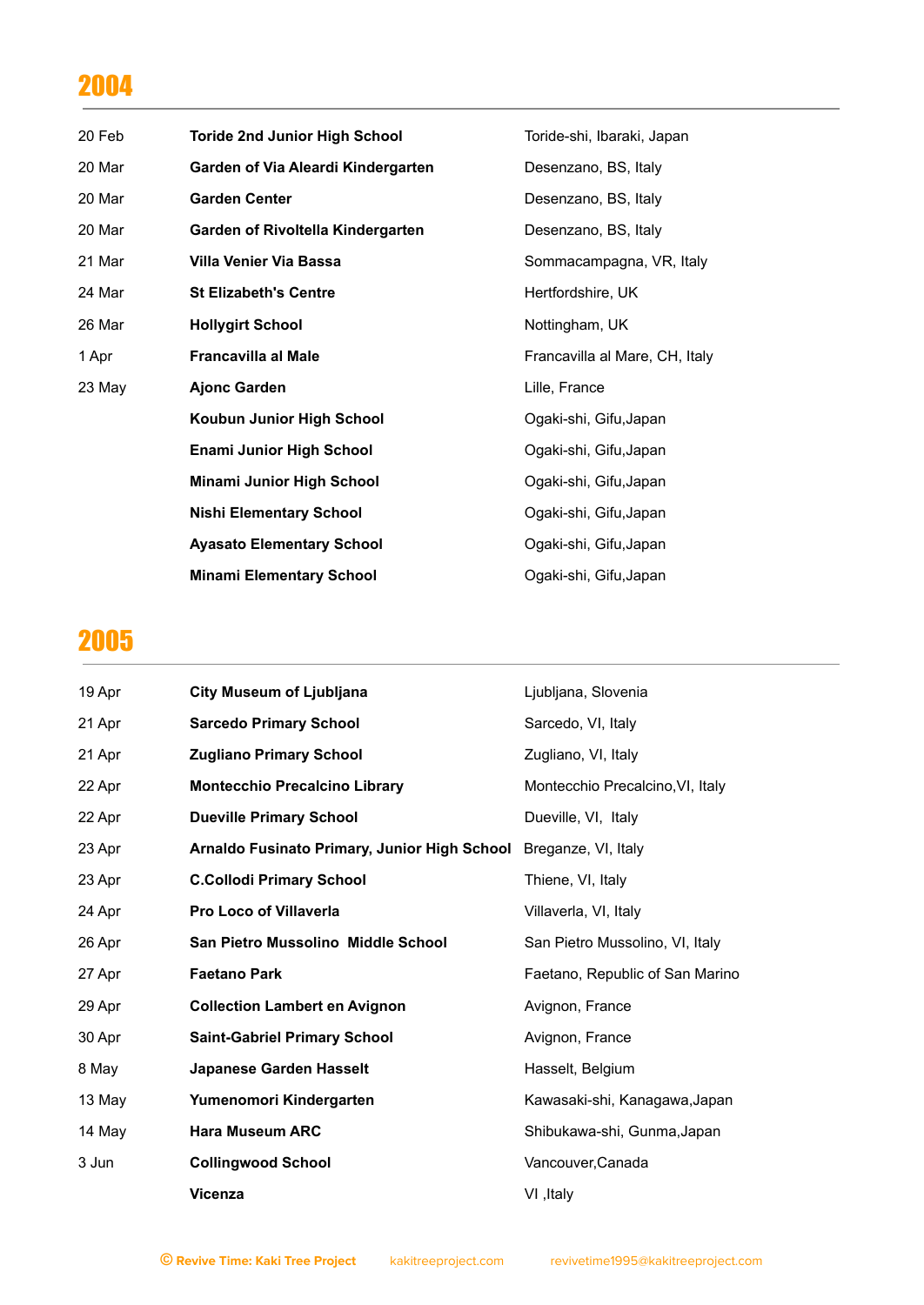**Ehigashi Elementary School** Ogaki-shi, Gifu,Japan **Arasaki Elementary School** Ogaki-shi, Gifu,Japan

### 2006

| 26 Mar | <b>Edgerton Cemetery</b>                      | Huddersfield, UK              |
|--------|-----------------------------------------------|-------------------------------|
| 27 May | Yokohama Civic Gallery Azamino                | Yokohama-shi, Kanagawa,Japan  |
| 5 Jun  | Giovanni Pascoli Primary School               | San Giuliano Terme, PI, Italy |
| 9 Jun  | <b>Boden Lake</b>                             | Kreuzlingen, Switzerland      |
| 11 Sep | <b>Puerto Rico Museum of Contemporary Art</b> | San Juan, Puerto Rico         |
|        | <b>Koto Children's Park</b>                   | Ogaki-shi, Gifu, Japan        |
|        | <b>Kamiishizu Elementary School</b>           | Ogaki-shi, Gifu, Japan        |
|        | Asanaka Park                                  | Ogaki-shi, Gifu, Japan        |

#### 2007

| 26 Feb | <b>Karako Elementary School</b>   | Higashimatsuyama-shi, Saitama, Japan |
|--------|-----------------------------------|--------------------------------------|
| 8 Mar  | <b>Karako Central Park</b>        | Higashimatsuyama-shi, Saitama, Japan |
| 21 Mar | <b>Crystal Palace Garden</b>      | Porto, Portugal                      |
|        | <b>Sunomata Castle</b>            | Ogaki-shi, Gifu, Japan               |
|        | Kamiishizu Green Park             | Ogaki-shi, Gifu, Japan               |
|        | <b>Makida Elementary School</b>   | Ogaki-shi, Gifu, Japan               |
|        | <b>Ichinose Elementary School</b> | Ogaki-shi, Gifu, Japan               |
|        | <b>Tara Elementary School</b>     | Ogaki-shi, Gifu, Japan               |
|        | <b>Toki Elementary School</b>     | Ogaki-shi, Gifu, Japan               |
|        | Asakusahikari Nursery School      | Ogaki-shi, Gifu, Japan               |

| 6 Mar  | "Don Remo Tonoli" Primary School            | Coccaglio, BS, Itary       |
|--------|---------------------------------------------|----------------------------|
| 6 Mar  | "Leonardo Da Vinci" Junior High School      | Rovato, BS. Itary          |
| 7 Mar  | <b>RSA Evaristo Almici</b>                  | Rezzato, BS, Itary         |
| 7 Mar  | <b>Leno Primary School</b>                  | Leno, BS, Itary            |
| 8 Mar  | <b>Brolo Municipal Park</b>                 | Castegnato, BS, Itary      |
| 9 Mar  | <b>Convent of the "Annunciata"</b>          | Coccaglio, BS, Itary       |
| 23 Mar | <b>The Bernard Buffet Museum</b>            | Sunto-gun, Shizuoka, Japan |
|        | Centro Internatinal de Agricultura Tropical | Cali, Colombia             |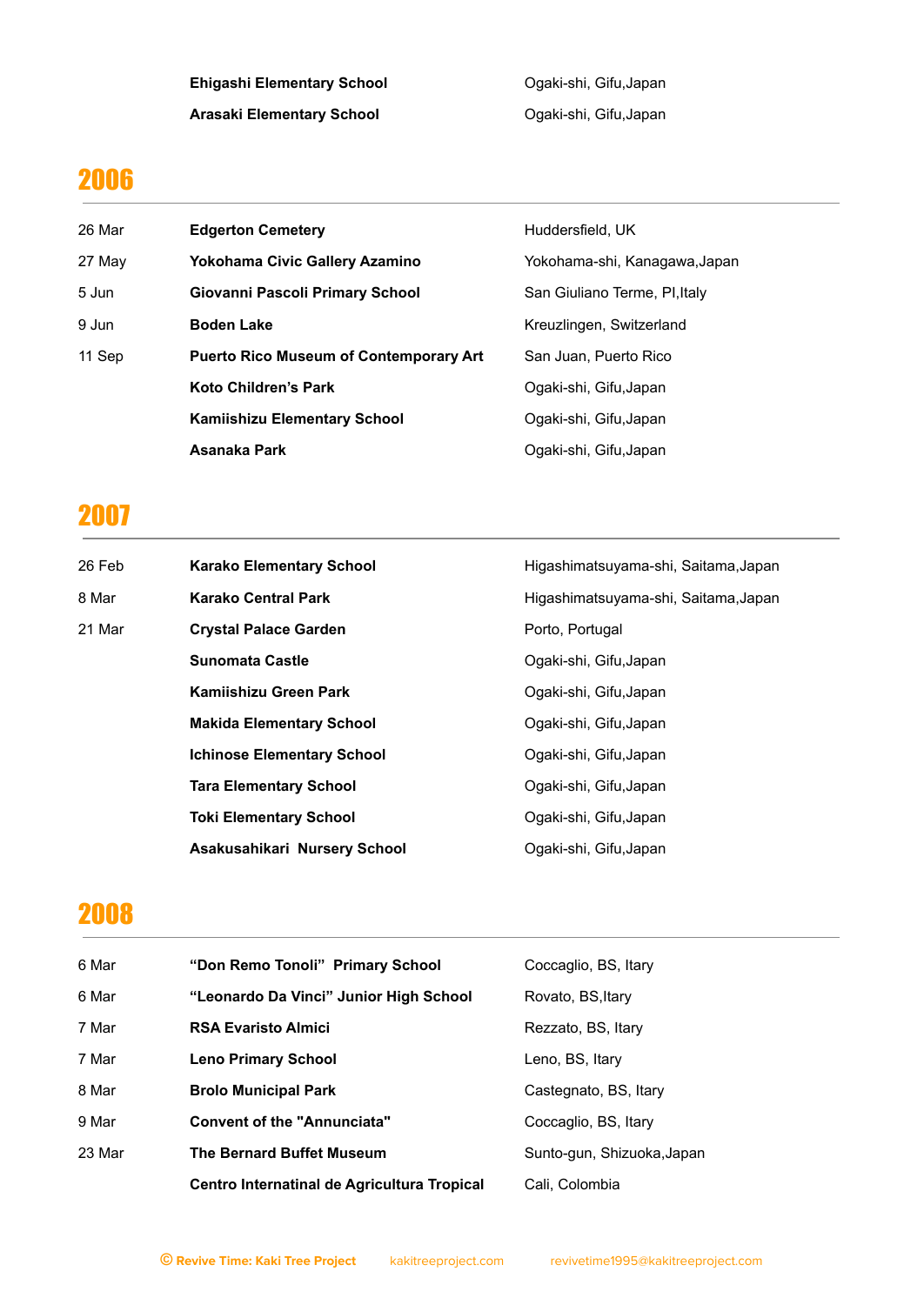**Ogaki Nihon University High School** Ogaki-shi, Gifu,Japan **Sumimata Nursery School Constanting Constanting Constanting Constanting Constanting Constanting Constanting Constanting Constanting Constanting Constanting Constanting Constanting Constanting Constanting Constanting Con** 

### 

| 12 Mar | Ushiku 3rd Junior High School          | Ushuku-shi, Ibaraki, Japan |
|--------|----------------------------------------|----------------------------|
| 13 Mar | "Antonio Campi" Middle School          | Cremona, CR, Italy         |
| 20 Mar | "T.Reytana" High School                | Warszawa, Poland           |
| 21 Mar | <b>Restaurant "Castello Malvezzi"</b>  | Brescia, BS, Italy         |
| 21 Mar | Botanic garden next to S. Rocco Church | Gussago, BS, Italy         |
| 21 Mar | <b>Cellatica Primary School</b>        | Cellatica, BS, Italy       |
| 24 Mar | <b>Monfalcone Rotary Club</b>          | Grado, GO, Italy           |
| Mar    | <b>Children Center</b>                 | Bordeaux, France           |

#### 

| 12 Feb | <b>Terahara Elementary School</b>                                 | Toride-shi, Ibaraki, Japan |
|--------|-------------------------------------------------------------------|----------------------------|
| 16 Feb | <b>The Kasan Observatory</b>                                      | Kyoto-shi, Kyoto, Japan    |
| 24 Feb | Fylingdales church of<br>England Primary School                   | Huddersfield, UK           |
| 22 Mar | <b>Mytham Primary School</b>                                      | Bolton, UK                 |
| 23 Mar | <b>Arbaleno Station Park</b>                                      | Cazzago, BS, Italy         |
| 24 Mar | Istituto Comprensivo "Oscar di Prata" TrenzanoTrenzano, BS, Italy |                            |
| 24 Mar | Don Angelo Colombo Foundation                                     | Travagliato, BS, Italy     |
| 24 Mar | "Martiri di piazza Loggia" Primary School                         | Collebeato, BS, Italy      |
| 25 Mar | "Enrico Fermi" High School                                        | Salo, BS, Italy            |
| 25 Mar | <b>Vallio Terme Nursery School</b>                                | Vallio Terme, BS, Italy    |
| 26 Mar | <b>Oldofredi Park</b>                                             | Bienno, BS, Italy          |
| 26 Mar | <b>Nautical Scout Centre</b>                                      | Pisogne, BS, Italy         |

| 2 Apr  | Giosue Carducci Middle School                   | L'Aquila, AQ, Italy      |
|--------|-------------------------------------------------|--------------------------|
| 27 Apr | "Breda" Middle School                           | San Giovanni, MI, Italy  |
| 8 May  | <b>Bettole Park</b>                             | Buffalola, BS, Italy     |
| 11 May | <b>Nostell Priory and Parkland</b>              | West Yorkshire, UK       |
| 17 May | <b>Maximilian Kolbe Church</b>                  | Caionvico, BS, Italy     |
| 18 May | <b>Comprehensive Institute of Bagnolo Mella</b> | Bagnolo Mella, BS, Italy |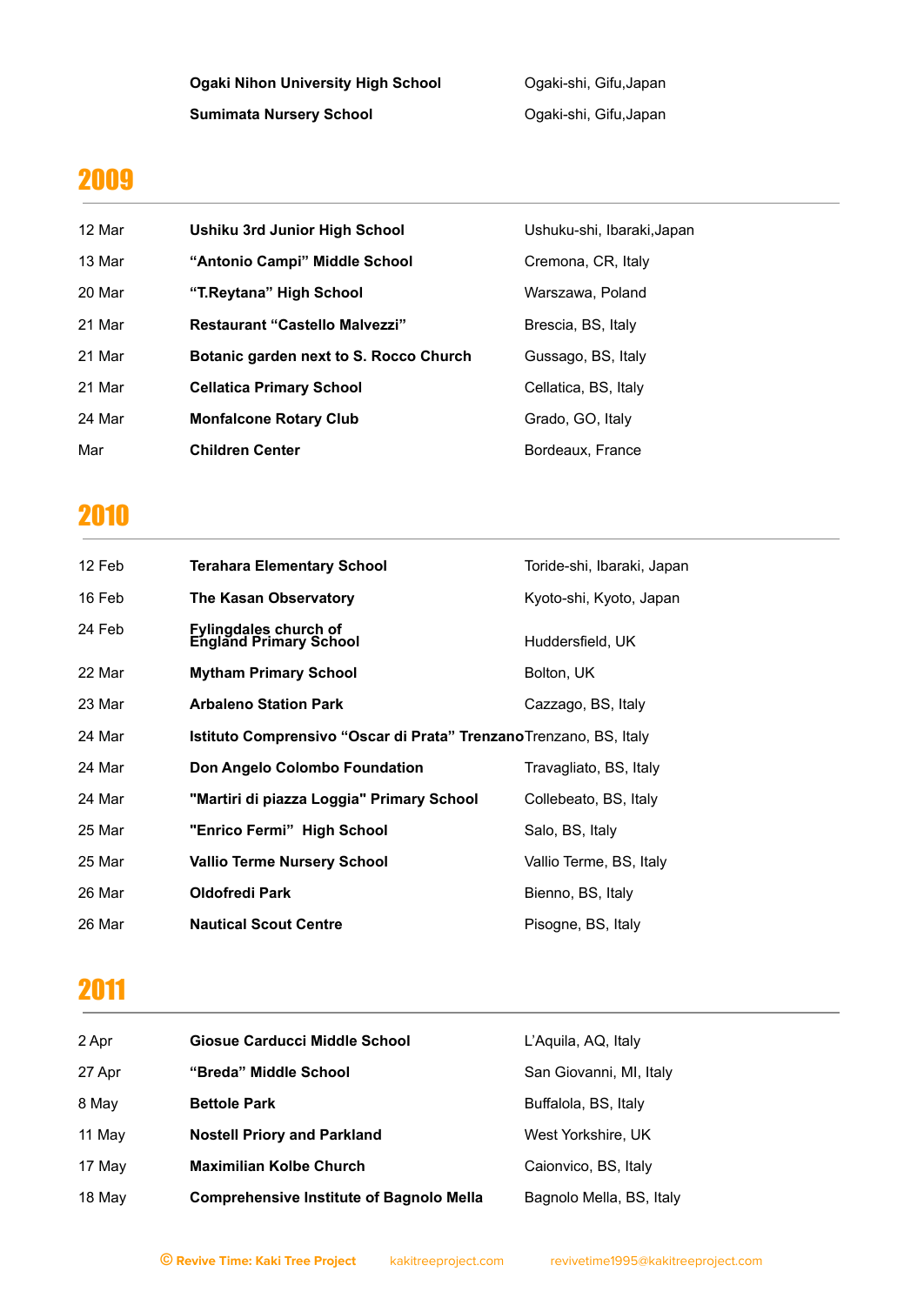| 19 May | State Comprehensive Institute<br>"Leonardo da Vinci" | Castenedolo, BS, Italy       |
|--------|------------------------------------------------------|------------------------------|
| 21 May | <b>Comezzano Cizzago Primary School</b>              | Comezzano Cizzago, BS, Italy |

#### 

| 3 Mar  | Inayadochu Kabuchan Mura (Closed)                                  | lids-shi, Nagano, Japan         |
|--------|--------------------------------------------------------------------|---------------------------------|
| 4 Mar  | 6 districts in Takaho Area, Suzaka city                            | Suzaka-shi, Nagano, Japan       |
| 30 Mar | <b>Beck Way House</b>                                              | Akiruno-shi, Tokyo, Japan       |
| 13 Apr | <b>Gerolamo Cardano High School</b>                                | Milano, MI, Italy               |
| 14 Apr | San Giovanni Park                                                  | Trieste, TS, Italy              |
| 16 Apr | <b>Sonico Kindergarten</b>                                         | Sonico, BS, Italy               |
| 17 Apr | <b>Green Space of Roncadelle</b>                                   | Roncadelle, BS, Italy           |
| 18 Apr | <b>Sopraponte Primary School</b>                                   | Garvardo, BS, Italy             |
| 18 Apr | <b>Gavardo Middle School</b>                                       | Garvardo, BS, Italy             |
| 19 Apr | Villanuova sul Clisi Primary School                                | Villanuova sul Clisi, BS, Italy |
| 19 Apr | <b>Costorio Primary School</b>                                     | Concesio, BS, Italy             |
| 20 Apr | <b>Plaza Market</b>                                                | Ome, BS, Italy                  |
| 20 Apr | "M.Calini" Primary School                                          | Brescia, BS, Italy              |
| 21 Apr | <b>San Girolamo Farmhouse</b>                                      | Mantova, MN, Italy              |
| 23 Apr | <b>Tavarnuzze House for Peace</b>                                  | Tavarnuzze, FI, Italy           |
| 24 Apr | <b>Valle D'itria Botanical Green House</b>                         | Cisternino, BR, Italy           |
| 26 Apr | <b>Imbaccari City Hall</b>                                         | Imbaccari, CT, Italy            |
| 9 Jun  | "The Garden of Peace and Hope for<br>Kabul" Kabul National Gallery | Kabul, Afghanistan              |

| 20 Feb | Nishikita Elementary School                                      | Nagasaki-shi, Nagasaki, Japan       |
|--------|------------------------------------------------------------------|-------------------------------------|
| 23 Feb | <b>Joki Monument of the Faithful Plaza</b>                       | Aki-shi, Kouchi, Japan              |
| 27 Feb | <b>Lyra Creative Art School</b>                                  | Kaiso-gun, Wakayama, Japan          |
| 7 Mar  | <b>Shiraume Kindergarten</b>                                     | Aizuwakamatsu-shi, Fukushima, Japan |
| 7 Mar  | Higashigyonin Kindergarten                                       | Aizuwakamatsu-shi, Fukushima, Japan |
| 7 Mar  | Tomioka Kindergarten                                             | Aizuwakamatsu-shi, Fukushima, Japan |
| 8 Mar  | Mizuho Eco Park<br>(Around Ardent Patriotism and Peace memorial) | Mizuho-machi, Tokyo, Japan          |
| 8 Mar  | <b>Smile Kids Park</b>                                           | Motomiya-shi, Fukushima, Japan      |
| 9 Mar  | Epoca                                                            | Motomiya-shi, Fukushima, Japan      |
|        |                                                                  |                                     |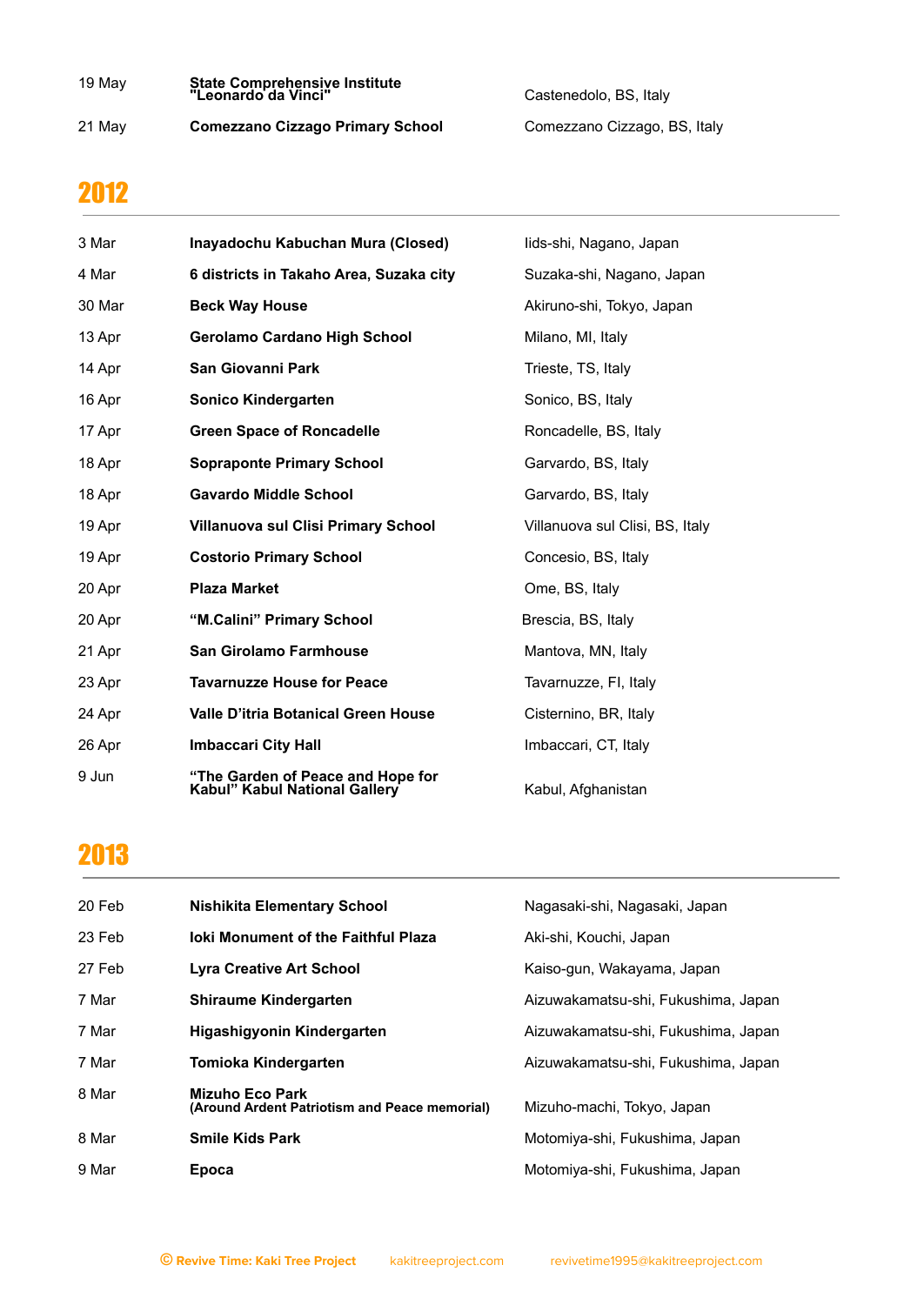| 21 Mar | "A. Badoni" High School                                      | Lecco, LC, Italy                |
|--------|--------------------------------------------------------------|---------------------------------|
| 25 Mar | <b>Thameside Primary School</b>                              | Reading, UK                     |
| 7 Apr  | <b>SGI-UK Taplow Court Grand Cultural Centre</b>             | Taplow Court, UK                |
| 7 Apr  | Park near the Former Mayor's House                           | Berlingo, BS, Italy             |
| 8 Apr  | "Vivaldi" Middle School                                      | Bovezzo, BS, Italy              |
| 9 Apr  | <b>Garden of Malegno City Hall</b>                           | Malegno, BS, Italy              |
| 10 Apr | "Gugliemo Marconi" Primary School<br>(Park near the church)  | Mura, BS, Italy                 |
| 10 Apr | "Guglielmo Marconi" National<br><b>Science High School</b>   | Foggia, FG, Italy               |
| 11 Apr | "Ugolini" Primary School                                     | Brescia, BS, Italy              |
| 11 Apr | <b>B &amp; B Joyful People</b>                               | Alberobello, BA, Italy          |
| 13 Apr | "Augusto Righi" National Science High School Rome, RM, Italy |                                 |
| 13 Apr | <b>Orchard in Manoppello</b>                                 | Manoppello, PE, Italy           |
| 27 Apr | "Alema" Association Headquarters                             | Cava de' Tirreni, SA, Italy     |
| 15 May | <b>Planned Environment Therapy Trust (PTT)</b>               | Toddington, Gloucestershire, UK |
|        |                                                              |                                 |

| 16 Mar    | <b>Public Park near the</b><br><b>Municipality House in Passirano</b> | Passirano, BS, Italy           |
|-----------|-----------------------------------------------------------------------|--------------------------------|
| 19 Mar    | Silvano D'orb Kindergarten                                            | Silvano D'orba, AL, Italy      |
| 20 Mar    | Mirandola Kindergarten                                                | Mirandola, MO, Italy           |
| 24 Mar    | <b>G. Rodali Primary School</b>                                       | Bagnolo San Vito, MO, Italy    |
| 24 Mar    | <b>Grasmere Primary School</b>                                        | London, UK                     |
| 28 Mar    | Lorusso and Cutugno Prison,<br>Garden for Female Prisoners            | Torino, TO, Italy              |
| 3 Apr     | Villa Zanardelli Garden (Fobap Brescia)                               | Toscolano Maderno, BS, Italy   |
| 14 Apr    | <b>Beato Luigi Palazzo Primary School</b>                             | Lentini, SR, Italy             |
| 25 Apr    | Amphitheater of the Peace,<br><b>Artistic Polyvalent Center</b>       | Venaus, TO, Italy              |
| 28 Apr    | <b>Community Primary School</b><br>in Fansira Coro Village            | Yelekebougou, Republic of Mali |
| 29 Apr    | <b>Community Primary School</b><br>in N'Tyeani Yelekebougou Village   | Yelekebougou, Republic of Mali |
| 1 May     | <b>Park Sarah Riace</b>                                               | Riace, RC, Italy               |
| 2 May     | Public Library "Key of Knowledge"                                     | Kati, Republic of Mali         |
| 21 May    | Alessandro Volta Higher<br>Education Research Institute               | Pavia, PV, Italy               |
| 19 Jun    | <b>Educational Center for Handicapped<br/>Children Elvira Vatovec</b> | Strunjan, Slovenia             |
| Oct / Nov | Clinic in N'Golofala Village                                          | N'Golofala, Republic of Mali   |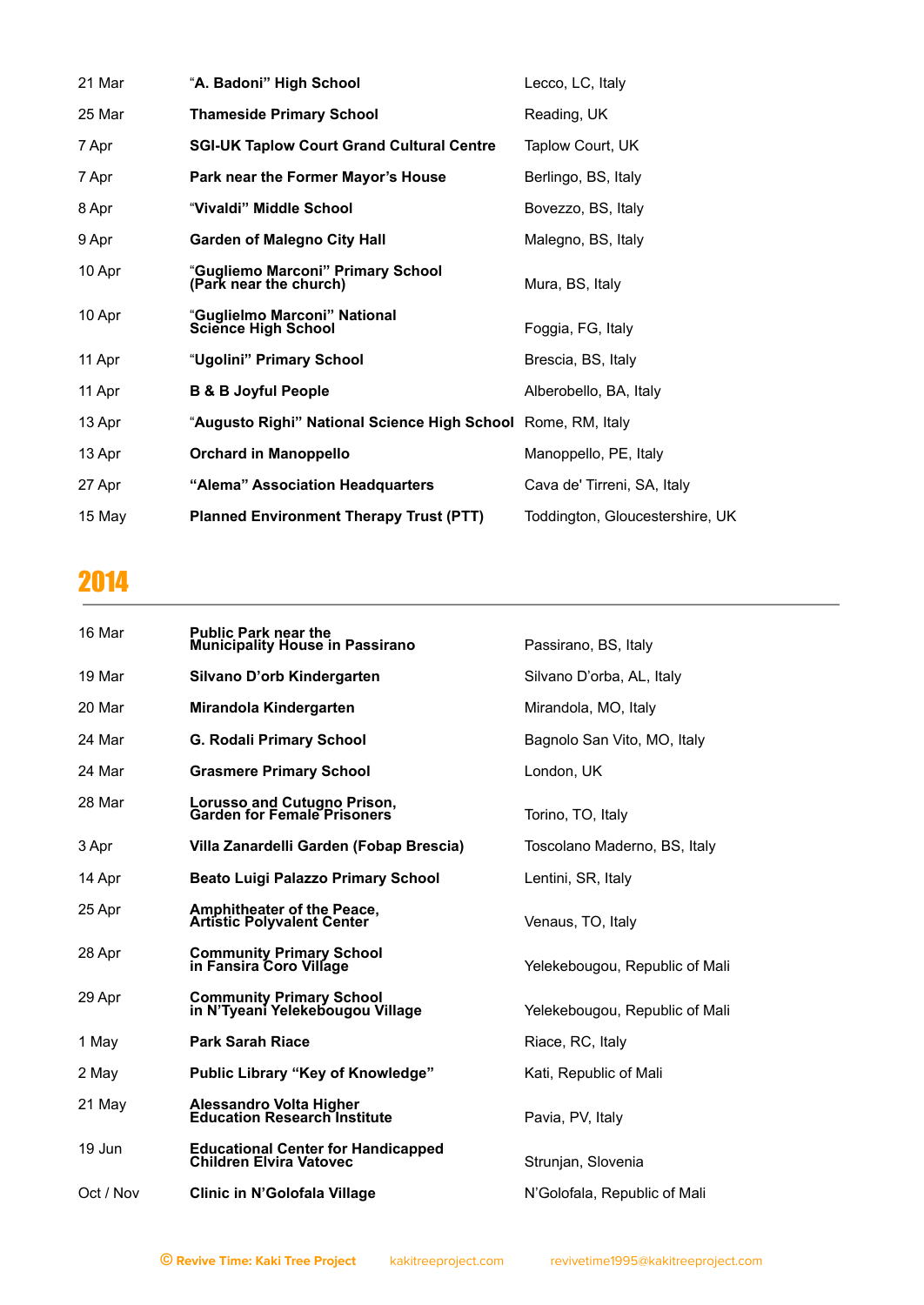| 20 Mar | University La Sapienza of Roma                                               | Rome, RM, Italy                   |
|--------|------------------------------------------------------------------------------|-----------------------------------|
| 30 Mar | <b>San Cono Primary School</b>                                               | San Cono, CT, Italy               |
| 1 Apr  | <b>Public Park of Ficulle</b>                                                | Ficulle, TR, Italy                |
| 11 Apr | The Hilltop Park of Brescia<br>(Military Powder Magazine Site)               | Cellatica, BS, Italy              |
| 12 Apr | <b>Barraks Lane Community Garden</b>                                         | Oxford, UK                        |
| 11 May | <b>S.Michele de Ganzaria Primary School</b>                                  | S. Michele de Ganzaria, CT, Italy |
| 21 May | <b>Romberg Park Botanical Garden</b>                                         | Dortmund, Germany                 |
| 24 Oct | <b>Galli Park</b>                                                            | Milano, MI, Italy                 |
|        | Rita Levi Montalcini San Martino Kindergarten Desenzano del Garda, BS, Italy |                                   |

#### 

| 19 Mar  | Park in Via Brescia Beside the War Memorial    | Rodengo-saiano, BS, Italy    |
|---------|------------------------------------------------|------------------------------|
| 19 Mar  | <b>SEIRANKAN the Museum of Calligraphy</b>     | Konan-shi, Aichi, Japan      |
| 2 Apr   | San Giacomo della Segnate Primary School       | San Giacomo, MN, Italy       |
| 9 Apr   | Paderno Franciacorta Primary School            | Castegnato, BS, Italy        |
| 9 Apr   | <b>Association Gaetano Negri ONLUS</b>         | Milano, MI, Italy            |
| 9 Apr   | <b>Castiglione Olona Middle School</b>         | Castiglione Olona, VA, Italy |
| 29 Apr  | <b>Istituto Comprensivo "Niccolo Tommaseo"</b> | Torino, TO, Italy            |
| 29 Apr  | <b>Biblioteca Municipal de Felgueiras</b>      | Lixa, Portugal               |
| 17 Sept | <b>Ubuntu Park</b>                             | Lurate Caccivio, CO, Italy   |
|         | <b>Istituto Compresivo Azzano Mella</b>        | Azzano Mella, BS, Italy      |

| 19 Mar | <b>LUMEN Association for Natural Medicine</b>                 | San Pietro in Cerro, PC, Italy      |
|--------|---------------------------------------------------------------|-------------------------------------|
| 20 Mar | <b>Istituto Comprensivo "F. Fellini"</b>                      | Tavazzano con Villavesco, LO, Italy |
| 21 Mar | <b>Faculty of Agriculture University of Perugia</b>           | Perugia, PG, Italy                  |
| 22 Mar | Mibe Art School                                               | Chieti, CH, Italy                   |
| 24 Mar | <b>Istituto Comprensivo "3 Chieti"</b>                        | Chieti, CH, Italy                   |
| 24 Mar | Alexander Langer Park                                         | Trento, TN, Italy                   |
| 25 Mar | <b>Vicchio Primary School</b>                                 | Vicchio, Fl, Italy                  |
| 27 Mar | <b>State Comprehensive</b><br><b>Institute of Carpenedolo</b> | Carpenedolo, BS, Italy              |